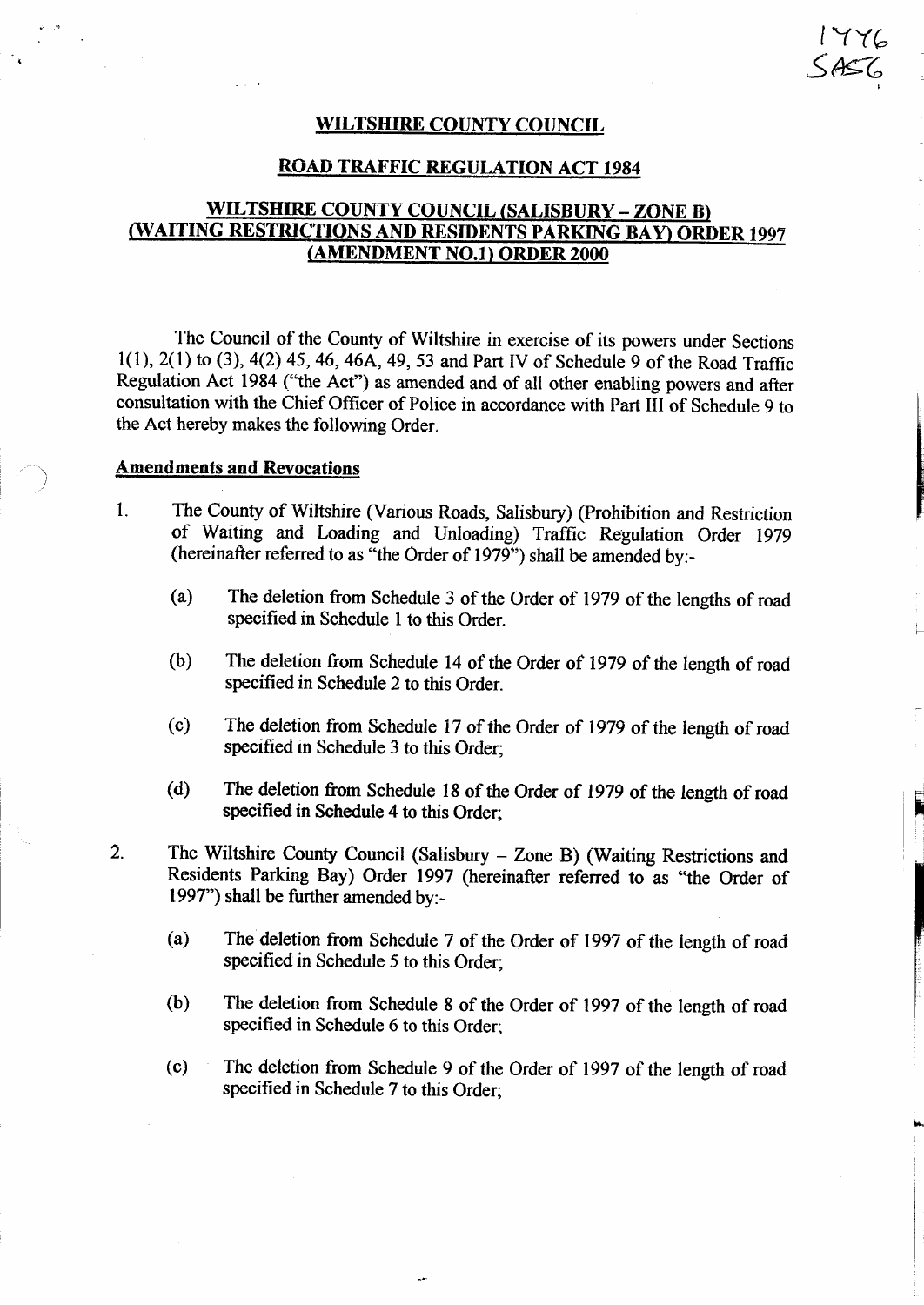- (d) The deletion from Schedule 11 of the Order of 1997 of the length of road specified in Schedule 8 to this Order;
- (e) The addition to Schedule 7 of the Order of 1997 of the lengths of road specified in Schedule 9 to this Order;
- The addition to Schedule 9 of the Order of 1997 of the lengths of road specified in Schedule 10 to this Order; (f)
- (g) The addition to Schedule <sup>11</sup> of the Order of 1997 of the lengths of road specified in Schedule <sup>11</sup> to this Order;
- (h) The addition to Schedule 12 of the Order of 1997 of the streets specified in Schedule 12 to this Order;
- (i) The addition as Schedule 13 to the Order of 1997 of the lengths of road specified in Schedule 13 to this Order;
- $(i)$  The deletion of Article 32 of the Order of 1997.
- (k) The addition to the Order of 1997 of the following as Article  $6(a)$ :

"Save as provided in Articles 29, 30 and 31 of this Order, no person shall except upon the direction or with the permission of a Police Constable in uniform or of a Traffic Warden cause or permit any vehicle to wait between the hours of 8.00 am to 6.00 pm on any day other than a Saturday or Sunday in any of the lengths of road specified in Schedule 13 to this Order."

 $(1)$ The addition to the Order of 1997 of the following as Article 30:

> "Nothing in Articles 4, 5, 6 and 6(a) of this Order shall render it unlawful to cause or permit a disabled person's vehicle which displays in the relevant position a disabled person's badge and a parking disc (on which the driver, or other person in charge of the vehicle, has marked the time at which the period of waiting began) to wait in any of the lengths of road referred to in that Article for a period not exceeding three hours (not being a period separated by an interval of less than one hour from a previous period of waiting by the same vehicle in the same length of road)."

The addition to the Order of 1997 of the following as Article 30(A)  $(m)$ 

"Nothing in Article 7 of this Order shall render it unlawful to cause or permit a disabled person's vehicle which displays in the relevant position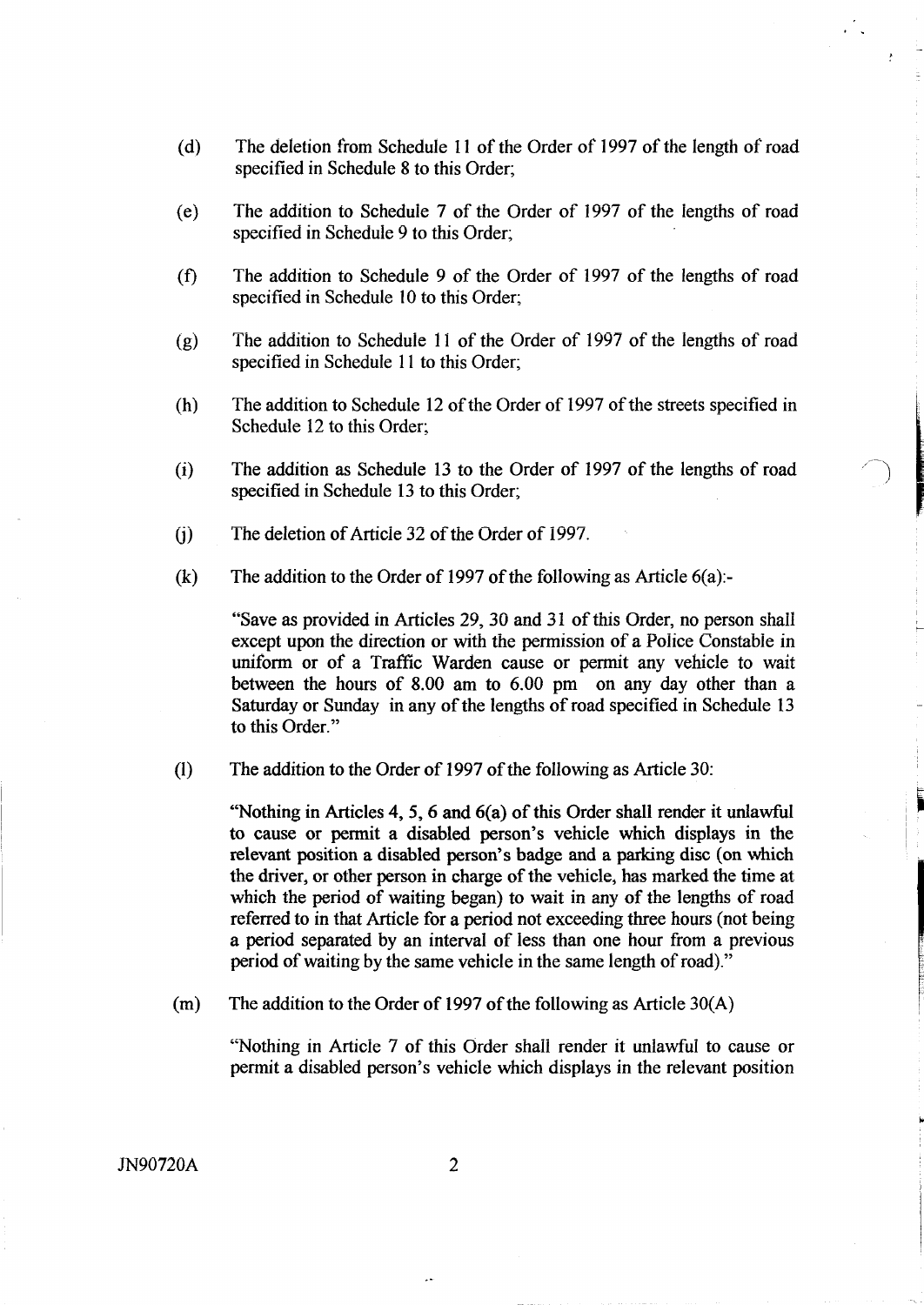a disabled persons badge to wait in any of the lengths of road referred to in that Article. "

- Where reference is made to "Articles 29, 30 and 31 of this Order" in  $(n)$ Article 7, Article 30 shall be deleted and substituted by "Article 30(A)".
- (o) Where reference is made to "Articles, 4, 5, 6, 7, 8 and 9" in Articles 29 and 31 " Articles 8 and 9" shall be deleted;
- (p) Where reference is made to "Articles 4, 5, 6 and 7" in Articles 29, and 31 "6(a)" shall be inserted;
- (q) Where reference is made to Schedule 17 in Article 1(1)(e) and Schedule 5 of the Order of 1997, there shall be substituted the words "Schedule 7";
- (r) In the opening paragraph of the Order of 1997 "46A" should be inserted between sections "46" and "49".
- $(s)$  The deletion of the existing Article 17 in the Order of 1997 with the substitution of the following as Article 17:-

"The parking charge shall be paid to the Council either by cheque, banker's draft, money order or postal order which shall be made payable to Salisbury District Council and crossed A/c payee and shall be delivered or sent by post so as to reach the Council's Revenue Services at 18 Pennyfarthing Street, Salisbury not later than 4.30 pm on the fourteenth day following the day on which the parking charge was incurred or in cash in person at the said offices not later than aforesaid. Payment may also be made by credit or debit card in the said offices or by post or telephone not later than aforesaid .

Provided that, if the said fourteenth day falls upon a day on which the said offices are closed, the period within which payment of the said charge shall be made to the Council shall be extended until 4.30 pm on the next full day on which the said offices are open."

#### Commencement and Citation

This Order shall come into operation on the  $28<sup>th</sup>$  February 2000 and may be cited as Wiltshire County Council (Salisbury - Zone B) (Waiting Restrictions and Residents Parking Bay) Order 1997 (Amendment No. l) Order 2000.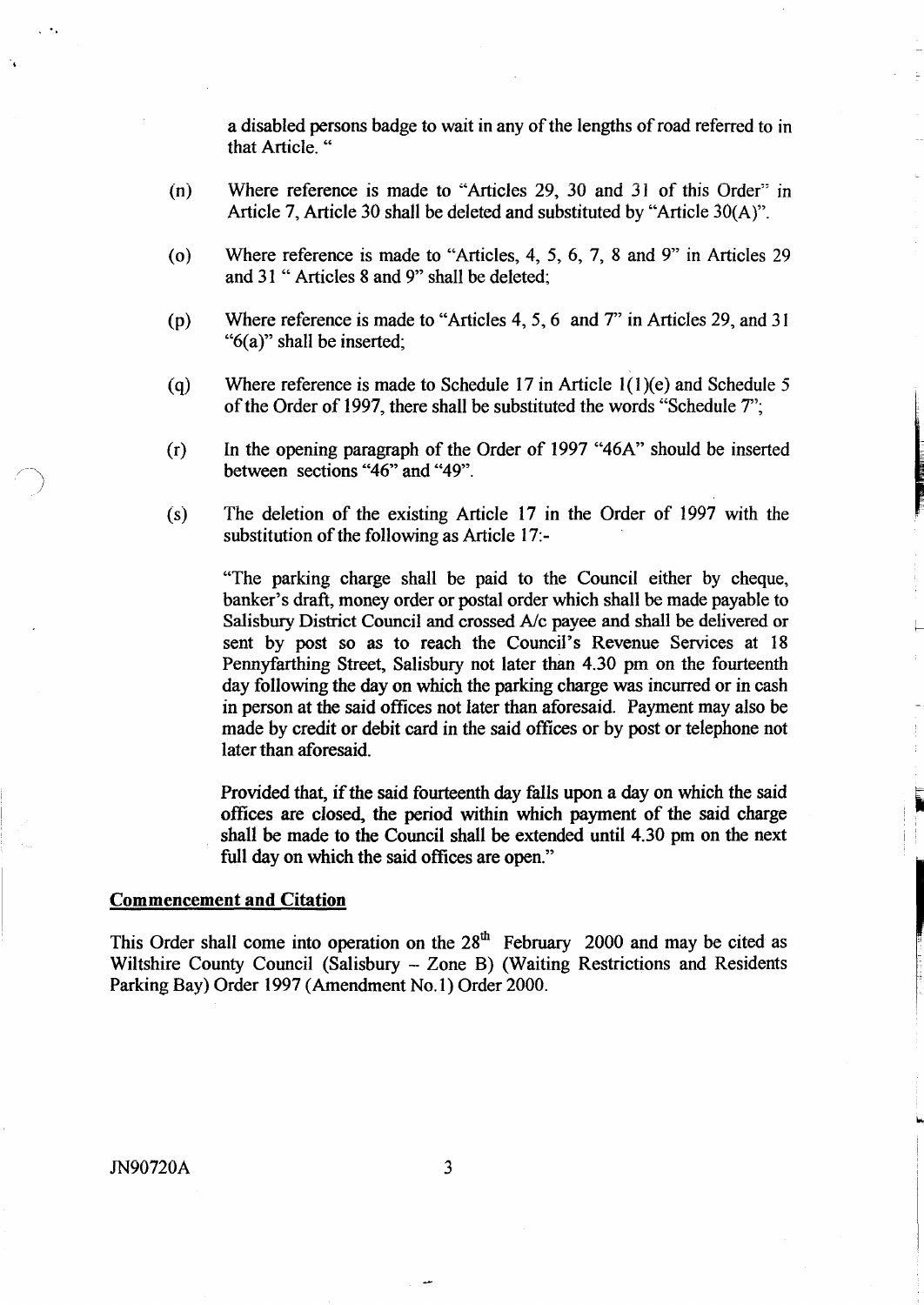$\mathcal{L}_{\mathcal{L}}$ 

## Deletions from Schedule 3 of the Order of 1979 Prohibition of Waiting 9.00 am - 6.00 pm On Any Day Other Than a Sunday

| <b>Road</b>             | <b>Side</b> | <b>Description</b>                                                             |
|-------------------------|-------------|--------------------------------------------------------------------------------|
| <b>East Street</b>      | South       | From its junction with South Street to a<br>point 8m, east of that junction.   |
| <b>Harcourt Terrace</b> | East        | From its junction with Mill Road to a point<br>12m. north of that junction.    |
| South Street            | West        | From its junction with Rectory Road to a<br>point 16m. north of that junction. |
|                         | East        | From its junction with East Street to a point<br>16m. south of that junction.  |

#### **SCHEDULE 2**

## Deletion from Schedule 14 of the Order of 1979 Prohibition of Waiting 9.00 a.m - 6.00 p.m. On Any Day Other Than Saturday or Sunday.

| <b>Road</b>       | Side       | <b>Description</b>                                                       |
|-------------------|------------|--------------------------------------------------------------------------|
| Churchfields Road | Both sides | From its junction with Mill Road to its<br>junction with Stephenson Road |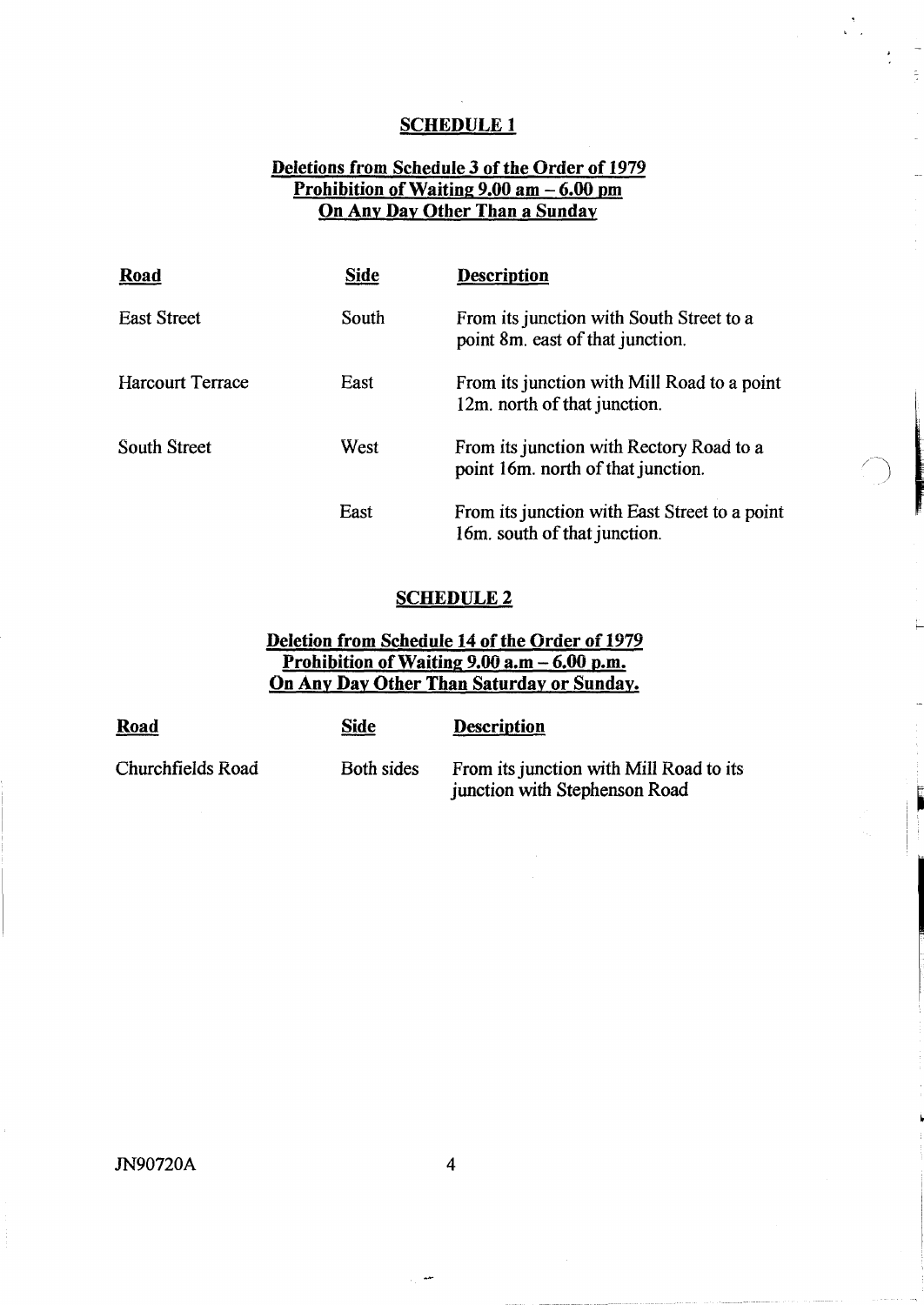#### Deletion from Schedule 17 of the Order of 1979

## Prohibition of Waiting 7.30 a.m. - 6.00 p.m. On Any Day Other Than a Sunday

Road Side Description

Churchfields Road North From its junction with Stephenson Road to <sup>a</sup> point 25 metres north west of that junction

#### SCHEDULE 4

#### Deletion from Schedule 18 of the Order of 1979 Loading and Unloading Prohibited Between 7.30 a.m. - 6.00 p.m. On Any Day Other Than <sup>a</sup> Sunday

| <b>Road</b>       | <b>Side</b> | <b>Description</b>                                                                         |
|-------------------|-------------|--------------------------------------------------------------------------------------------|
| Churchfields Road | North       | From its junction with Stephenson Road to a<br>point 25 metres north west of that junction |

#### SCHEDULE <sup>5</sup>

# Deletion from Schedule 7 of the Order of 1997

#### Prohibition of Waiting at any Time

| Road                    | Side                          | <b>Description</b>                                                                                                              |
|-------------------------|-------------------------------|---------------------------------------------------------------------------------------------------------------------------------|
| <b>Harcourt Terrace</b> | South                         | From a point 18m. west of that point where<br>the road bends to a point 27m. west of that<br>point.                             |
| Mill Road               | West and<br><b>South West</b> | From a point 55 metres north of its junction<br>with Fisherton Island to a point 77 metres<br>south east of that junction.      |
|                         | East and<br>North             | From a point 55m. north of its junction with<br>Fisherton Island to a point 56m. west of its<br>Junction with Harcourt Terrace. |

JN90720A 5

 $\ddot{\phantom{a}}$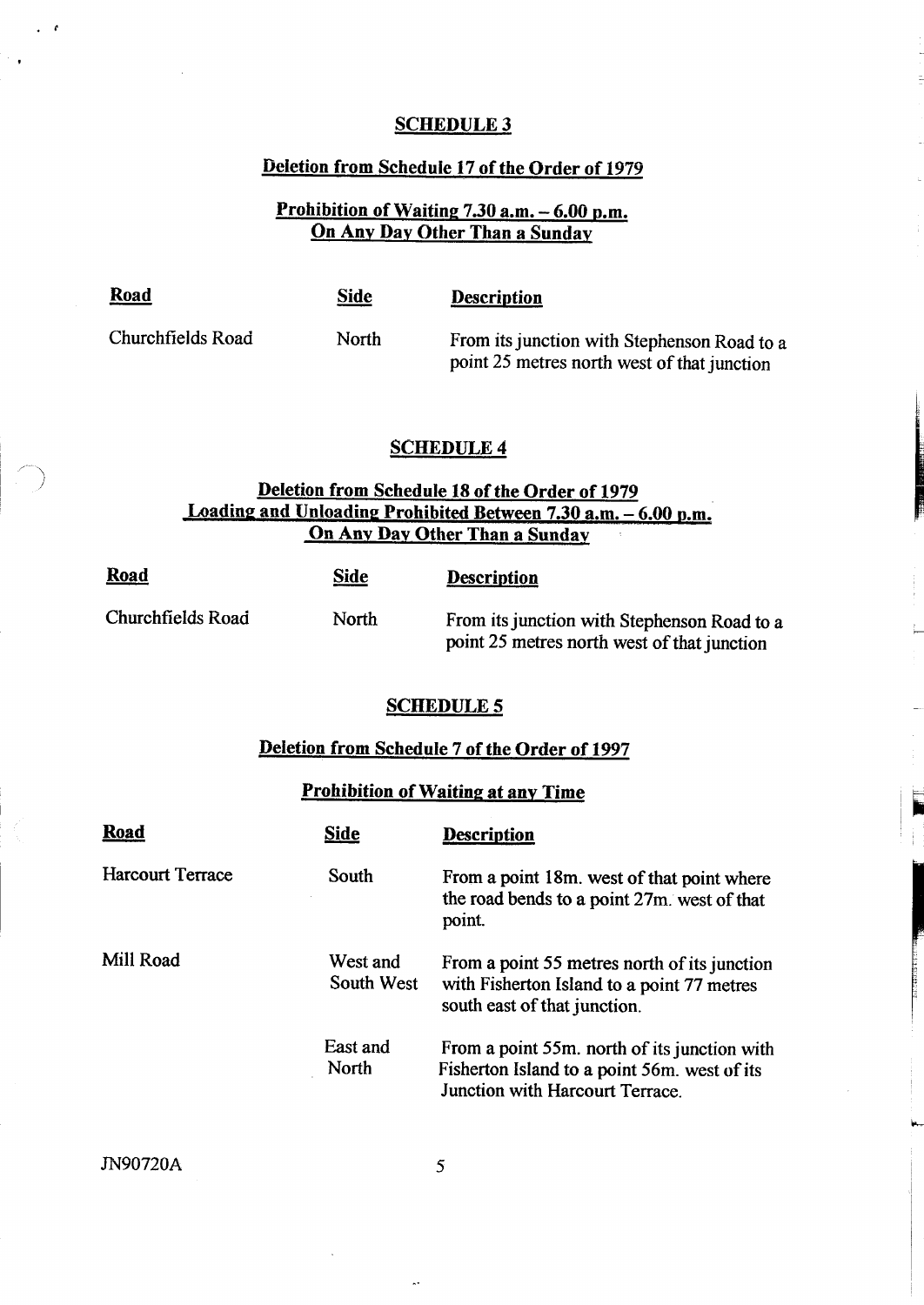# Deletion from Schedule 8 of the Order of 1997 Prohibition of Waiting 8.00 a.m. - 6.00 p.m. Monday to Saturday

| <u>Road</u> | <b>Side</b> | <b>Description</b>                        |
|-------------|-------------|-------------------------------------------|
| Mill Road   | Both        | From its junction with South Western Road |

to a point 55 metres north of its junction with Fisherton Island.

#### **SCHEDULE 7**

#### Deletion from Schedule 9 of the Order of 1997 Prohibition of Waiting 8.00 a.m. - 7.00 p.m. Monday to Saturday

| <b>Road</b>        | Side  | <b>Description</b>  |
|--------------------|-------|---------------------|
| South Western Road | South | The complete length |

#### SCHEDULE 8

#### Deletion from Schedule 11 of the Order of 1997 Waiting Limited to 2 Hours, No Return Within 4 Hours (Except Permit Holders) 9.00 am - 5.00 pm. Monday to. Saturday

| <b>Road</b>             | <b>Side</b> | <b>Description</b>                                                                                 |
|-------------------------|-------------|----------------------------------------------------------------------------------------------------|
| <b>Harcourt Terrace</b> | South       | From its junction with Rectory<br>Road to a point 27m. west of that<br>point where the road bends. |
|                         |             | From a point 18m, west of the bend<br>in the road to a point 5m. west of<br>that bend.             |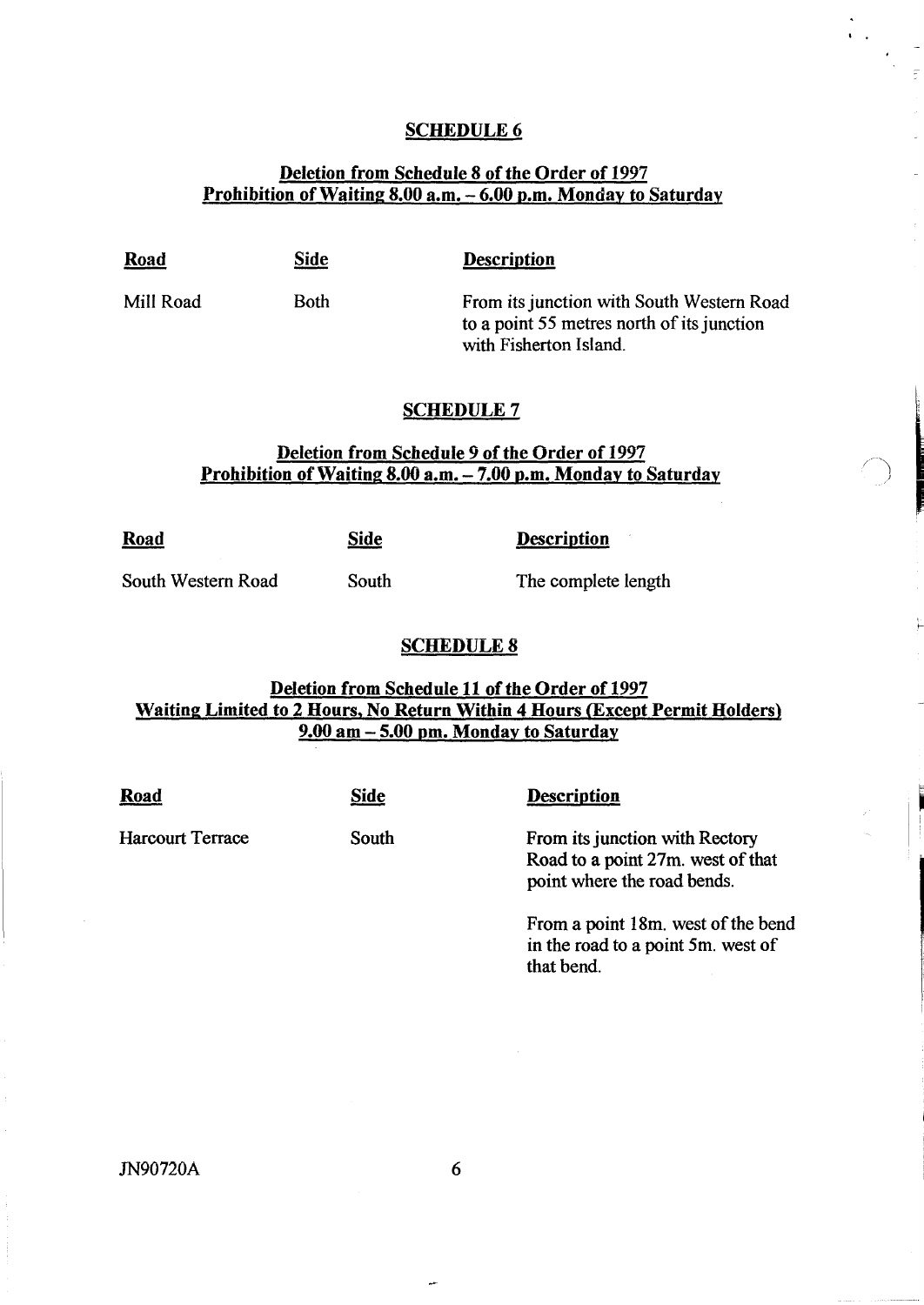# Addition to Schedule 7 of the Order of 1997

# Prohibition of Waiting At Any Time

| <b>Road</b>       | <b>Side</b> | <b>Description</b>                                                                                                             |
|-------------------|-------------|--------------------------------------------------------------------------------------------------------------------------------|
| Churchfields Road | North       | From its junction with Stephenson Road to<br>its junction with Mill Road.                                                      |
|                   |             | From its junction with Stephenson Road to a<br>point 32 metres west of that junction                                           |
|                   | South       | From its junction with Stephenson Road to<br>a point 46 metres east of that junction.                                          |
|                   |             | From a point 114 metres east of its junction<br>with Stephenson Road to a point 171 metres<br>east of that junction.           |
|                   |             | From a point 181 metres east of its junction<br>with Stephenson Road to a point 191 metres<br>east of that junction.           |
|                   |             | From a point 213 metres east of its junction<br>with Stephenson Road to a point 247 metres<br>east of that junction.           |
|                   |             | From its junction with Mill Road to a point<br>27 metres west of the eastern boundary of<br>No.3 Churchfields Road.            |
|                   |             | From a point 112 metres west of the eastern<br>boundary of No.3 Churchfields Road to a<br>point 154 metres west of that point. |
|                   |             | From a point 197 metres west of the eastern<br>boundary of No.3 Churchfields Road to a<br>point 209 metres west of that point. |
|                   |             |                                                                                                                                |

 $\omega$  ,  $\Lambda$ 

 $\cdot$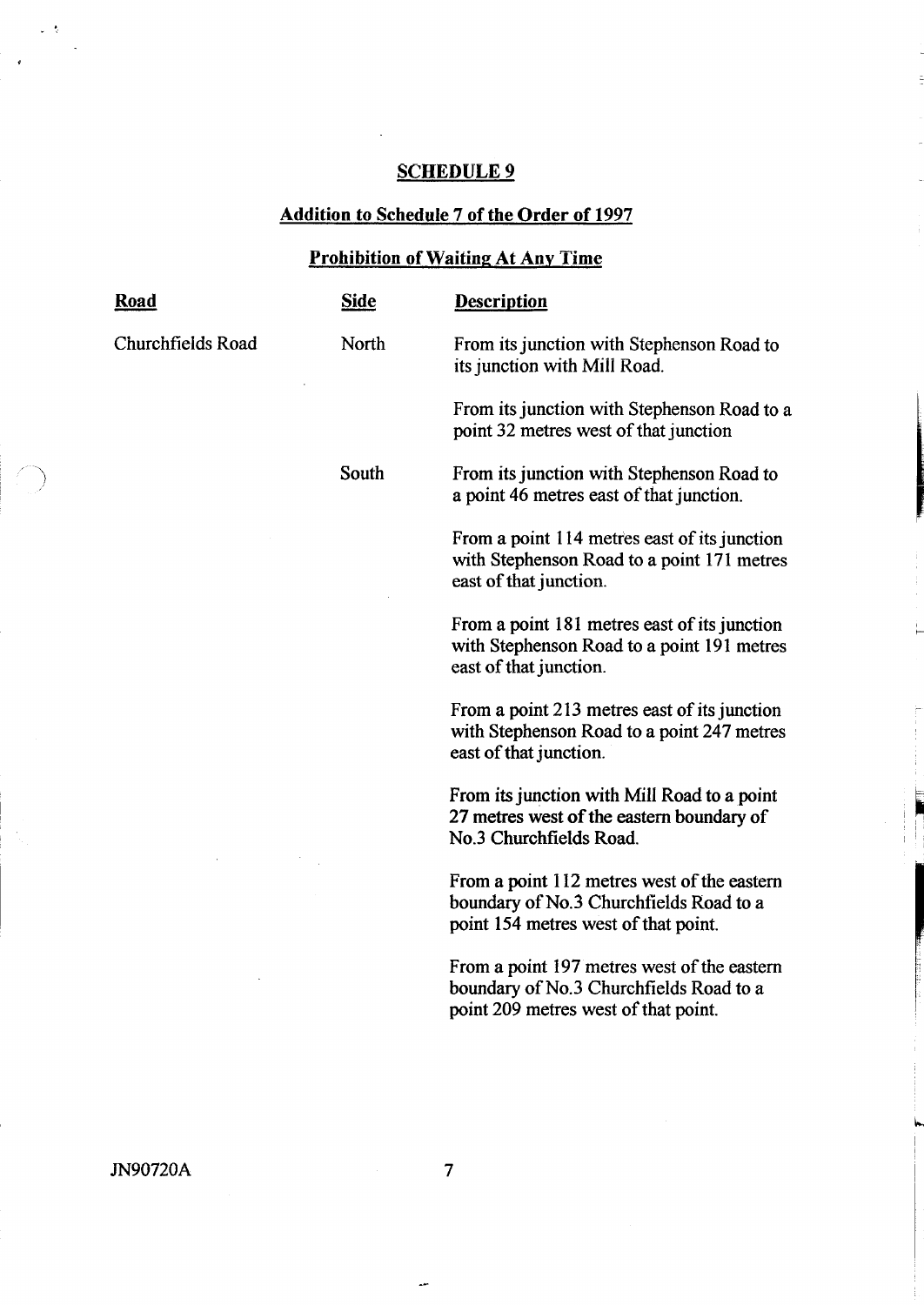## SCHEDULE 9 (continued)

 $\frac{\Delta}{\Delta_{\rm eff}}$ 

 $\frac{1}{2}$  ,  $\frac{1}{2}$ 

## Addition to Schedule 7 of the Order of 1997

## Prohibition of Waiting At Any Time

| <b>Road</b>              | <b>Side</b>            | <b>Description</b>                                                                                                                                 |
|--------------------------|------------------------|----------------------------------------------------------------------------------------------------------------------------------------------------|
| <b>Harcourt Terrace</b>  | South                  | From a point 23m. west of that point where<br>the road bends to a point 37m, west of that<br>point.                                                |
| Mill Road                | West and<br>South west | From its junction with South Western Road<br>to a point 77 metres south east of its junction<br>with Fisherton Island.                             |
|                          | East                   | From its junction with South Western Road<br>to a point 15 metres north of the southern<br>boundary of No. 76 Mill Road.                           |
|                          | East and North         | From a point 12 metres south of the southern<br>boundary of No.76 Mill Road to a point 56<br>metres west of its junction with Harcourt<br>Terrace. |
| South Western Road South |                        | From its junction with Mill Road to a point<br>adjacent to the western boundary on No.129<br>South Western Road.                                   |

## SCHEDULE 10

# Addition to Schedule 9 of the Order of 1997

# Prohibition of Waiting 8.00 am to 7.00 pm **Monday To Saturday**

| <b>Road</b>        | <b>Side</b> | <b>Description</b>                                                                                                       |
|--------------------|-------------|--------------------------------------------------------------------------------------------------------------------------|
| South Western Road | South       | From its junction with Fisherton Street to a<br>point adjacent to the western boundary of<br>No. 129 South Western Road. |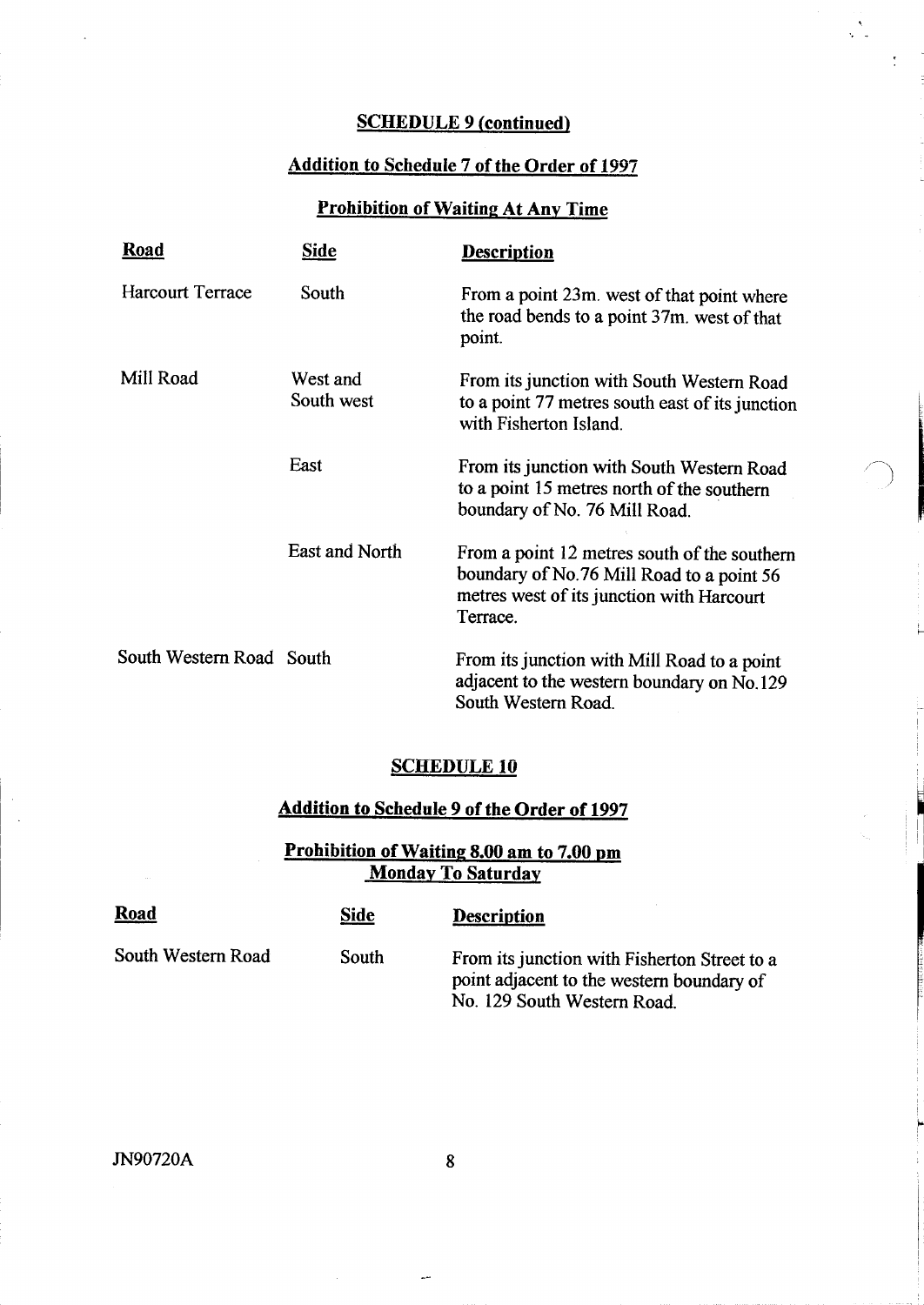# Addition to Schedule 11 of the Order of 1997

## Waiting Limited to <sup>2</sup> hours, No Return Within <sup>4</sup> hours (Except Permit Holders) 9.00 a.m. - 5.00 p.m. Monday - Saturday

| <b>Road</b>             | <b>Side</b> | <b>Description</b>                                                                                                                                       |
|-------------------------|-------------|----------------------------------------------------------------------------------------------------------------------------------------------------------|
| Churchfields Road       | South       | From a point 46 metres east of its junction<br>with Stephenson Road to a point 102 metres<br>east of that junction.                                      |
|                         |             | From a point 171 metres east of its junction<br>with Stephenson Road to a point 181 metres<br>east of that junction.                                     |
|                         |             | From a point 191 metres east of its junction<br>with Stephenson Road to a point 213 metres<br>east of that junction.                                     |
|                         |             | From a point 70 metres west of the eastern<br>boundary of No.3 Churchfields Road to a<br>point 82 metres west of that point.                             |
|                         |             | From a point 188 metres west of the eastern<br>boundary of No.3 Churchfields Road to a<br>point 197 metres west of that point.                           |
|                         |             | From a point 209 metres west of the eastern<br>boundary of No.3 Churchfields Road to a<br>point 247 metres east of the junction with<br>Stephenson Road. |
| <b>Harcourt Terrace</b> | South       | From its junction with Rectory Road to a<br>point 37m. west of that point where the road<br>bends.                                                       |
|                         |             | From a point 23m, west of the bend in the<br>road to a point 5m. west of that bend.                                                                      |

 $\label{eq:2} \frac{1}{2}\left(\frac{1}{2}\right)^{2} \left(\frac{1}{2}\right)^{2} \frac{1}{2} \left(\frac{1}{2}\right)^{2} \frac{1}{2} \left(\frac{1}{2}\right)^{2} \left(\frac{1}{2}\right)^{2} \frac{1}{2} \left(\frac{1}{2}\right)^{2} \frac{1}{2} \left(\frac{1}{2}\right)^{2} \frac{1}{2} \left(\frac{1}{2}\right)^{2} \frac{1}{2} \left(\frac{1}{2}\right)^{2} \frac{1}{2} \left(\frac{1}{2}\right)^{2} \frac{1}{2} \left(\frac{1}{2}\right)^$